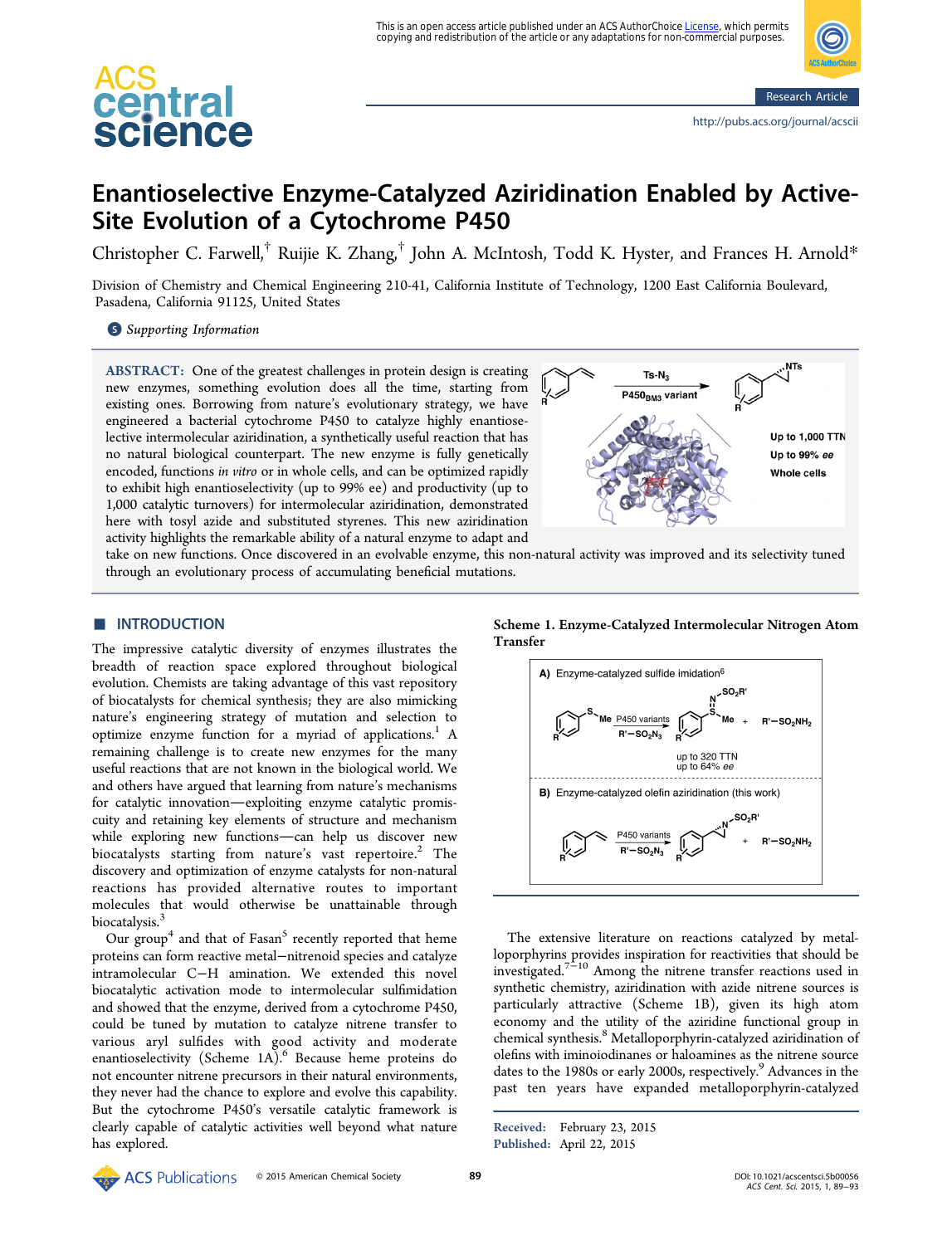<span id="page-1-0"></span>aziridination to include systems that use azide-based nitrene sources.<sup>[10](#page-4-0)</sup>

In contrast, enzymes that use electrophilic nitrogen species are extremely rare (e.g., proposed mechanism of TxtE-catalyzed nitration of tryptophan<sup>11</sup>). As a result, natural aziridination follows an entirely different strategy from the metalloporphyrincatalyzed aziridination of olefins described above. Indeed, the biosynthesis of naturally occurring aziridine rings is believed to proceed by intramolecular nucleophilic displacement.<sup>[12](#page-4-0)</sup> Enzyme catalysts for the convergent synthesis of aziridines from olefins and azide nitrene precursors would be highly attractive and would fill a significant gap in nature's biosynthetic repertoire.

During our previous work on sulfide imidation catalyzed by variants of cytochrome  $P450_{BM3}$ , two factors appeared to affect reactivity. First, the reaction was promoted by electron-rich sulfides, and second, enzyme-catalyzed azide reduction to sulfonamide represented a significant side reaction, particularly with less reactive, electron-deficient sulfides (Scheme [1](#page-0-0)).<sup>[6](#page-4-0)</sup> Increasing the sulfide substrate loading improved the ratio of sulfimide to sulfonamide side product, which suggested to us that increasing the effective concentration of sulfide nitrene acceptor in the enzyme active site might improve sulfimidation productivity. Given the less reactive nature of olefins relative to sulfides along with operational limitations to increasing olefin effective concentration (i.e., their limited solubility in aqueous media), we surmised that intermolecular aziridination would be an even more challenging activation mode for the enzyme. We hypothesized, however, that protein engineering would allow us to circumvent these limitations if the enzyme could more effectively bind and orient the substrates in the enzyme active site for productive nitrene transfer or, alternatively, catalyze the competing azide reduction less efficiently. Here we demonstrate that active-site engineering can indeed enable a heme protein to catalyze efficient, highly enantioselective intermolecular nitrene transfer to olefins to make aziridines.

# ■ RESULTS AND DISCUSSION

We started this investigation of enzyme-catalyzed aziridination with an engineered variant of cytochrome  $P450<sub>BM3</sub>$ ,  $P411<sub>BM3</sub>$ -CIS-T438S, previously found to be effective for intramolecular C−H amination and sulfide imidation (see [Table S1](#page-3-0) for mutations from wild-type  $P450<sub>BM3</sub>$  $P450<sub>BM3</sub>$  $P450<sub>BM3</sub>$ ).<sup>4,[6](#page-4-0)</sup> We call this enzyme a "P411" due to the change in the characteristic CO-bound Soret peak from 450 to 411 nm effected by mutation of the cysteine residue that coordinates the heme iron to serine  $(C400S)^{4,13}$  $(C400S)^{4,13}$  $(C400S)^{4,13}$ This axial cysteine is completely conserved in cytochrome P450s and is required for the native monooxygenase activity.<sup>[14](#page-4-0)</sup> Thus, the P411 enzyme is no longer a "cytochrome P450", nor does it exhibit its native hydroxylation activity.<sup>[13b](#page-4-0),[15](#page-4-0)</sup> However, the C400S mutation increases the non-natural carbene and nitrene transfer activities of P[4](#page-4-0)50<sub>BM3</sub><sup>4,[6](#page-4-0),[13](#page-4-0)</sup> and other P450s.<sup>[16](#page-4-0)</sup> Two crystal structures of P411 variants of  $P450<sub>BM3</sub>$  show that S400 coordinates the iron and causes no significant structural perturbation in the substrate binding pocket.<sup>[13](#page-4-0)</sup>

Previous work on enzymatic sulfimidation suggested that electron-rich sulfides promote nitrene transfer.<sup>[6](#page-4-0)</sup> Reasoning that the electronic properties of the olefin substrate could influence aziridination as well, we tested the activity of  $P411<sub>BM3</sub>$ -CIS-T438S toward the electron-rich 4-methoxystyrene using tosyl azide  $(TsN_3)$  as the nitrene precursor (Table 1). Tosyl azide was completely consumed in this reaction, the major product of which was the azide reduction product  $p$ -toluenesulfonamide (>300 total turnovers (TTN), not shown in Table 1). AmidoTable 1. Total Turnovers (TTN) to Product for Aziridination Catalyzed by Purified Holoenzymes P411BM3- $CIS-T438S (P)$  and P411<sub>BM3</sub>-CIS-T438S-I263F (P-I263F) with Selected Styrenyl Olefins 1, 3, and 5 and Tosyl Azide<sup>a</sup>



<sup>a</sup>Reactions were performed in 0.1 M KPi buffer pH = 8.0 using 0.2 mol % enzyme and NADPH as reductant, with 2.5 mM tosyl azide and 7.5 mM olefin. Detailed reaction conditions can be found in the [Supporting Information.](#page-3-0) <sup>b</sup>TTN = total turnover number. TTNs were determined by HPLC analysis.

alcohol 2 appeared as a minor product. Control experiments showed that the desired aziridine product rapidly decomposes under aqueous reaction conditions to the corresponding amidoalcohol 2 ([Figure S1\)](#page-3-0). Degradation of this aziridine product has also been observed in studies with small-molecule catalysts.<sup>[17](#page-4-0)</sup> We therefore inferred that production of 2 is directly related to the nitrene transfer activity of the enzyme toward olefin 1.

This low level of nitrene transfer activity to 4-methoxystyrene of the  $P411<sub>BM3</sub>$ -CIS-T438S enzyme prompted us to investigate other variants. We chose a small set of cytochrome  $P450<sub>BM3</sub>$ variants and heme proteins prepared for other studies in order to assess how changes in the protein sequence affect nitrene transfer to olefin substrates ([Tables S2 and S3\)](#page-3-0).  $P450<sub>BM3</sub>$ sequences lacking the C400S and/or T268A mutations were not active, nor did the Fe(II)-protoporphyrin IX (PPIX) cofactor catalyze aziridination under these conditions. Mutants differing from P411<sub>BM3</sub>-CIS-T438S by 2-5 alanine mutations in the active site showed some aziridination activity (4−8 TTN), but none was more productive than  $P411_{BM3}$ -CIS-T438S. We also tested a set of enzymes containing different axial mutations, including the S400H, S400D, and S400 M mutants of P411 $_{BMS}$ -CIS-T438S. These enzymes were also only weakly active, giving  $2$  at levels lower than P411 $_{\rm BMS}$ -CIS-T438S (3−4 TTN). Myoglobin (horse heart), cytochrome c (bovine heart), and cytochrome  $P450<sub>Rhf</sub>$  (from Rhodococcus sp. NCIMB 9784) were all inactive for this intermolecular aziridination ([Table S3](#page-3-0)). An engineered variant of the thermostable cytochrome P450 from Sulfolobus acidocaldarius, CYP119, that contained an axial cysteine-to-serine mutation (C317S) did catalyze low levels of aziridination (∼7 TTN). This demonstrates that mutations previously described to activate non-natural nitrene-transfer activity in  $P450<sub>BM3</sub>$  may confer measurable activity on other P450s as well. In turn, these enzymes should be suitable starting points for further engineering.<sup>[16](#page-4-0)</sup>

Of all the enzymes tested, a variant of  $P411_{BM3}$ -CIS-T438S having a single active-site substitution, I263F, was the most active toward 4-methoxystyrene by a wide margin, providing 150 total turnovers in the formation of amido-alcohol 2 from 4 methoxystyrene (Table 1). This variant, which was found to promote regioselective intramolecular C−H amination in a previous study,<sup>[13a](#page-4-0)</sup> supported aziridination at 10-fold increased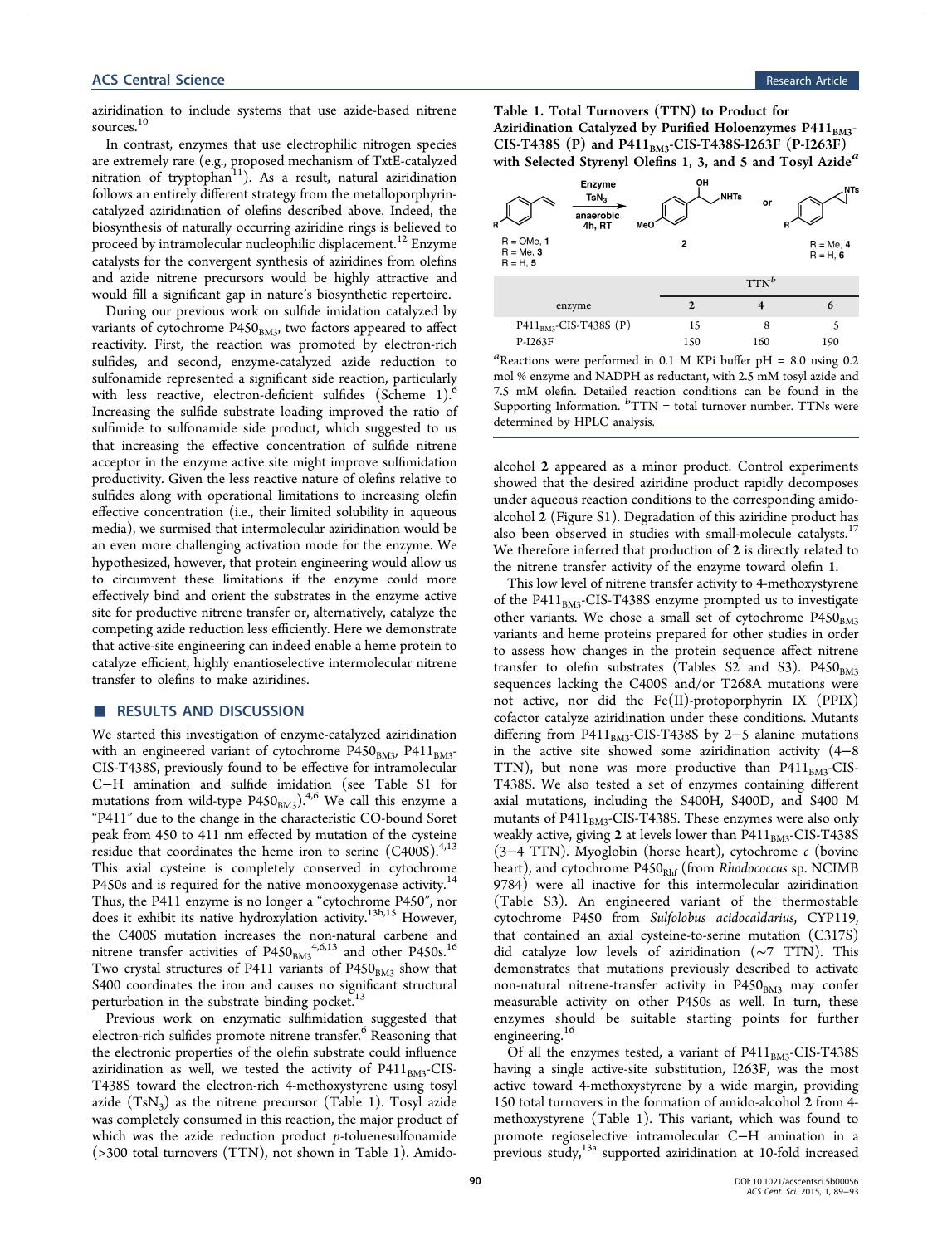<span id="page-2-0"></span>total turnovers compared to the  $P411_{BM3}$ -CIS-T438S parent enzyme (henceforth referred to as the P enzyme). Comparison of these two enzymes' activities with a set of styrenyl olefins showed that the P-I263F variant was also more productive with the less electron-rich 4-methylstyrene (3) and styrene (5) substrates. Furthermore, P-I263F is more productive with styrene (5) than with 4-methoxystyrene (1). This trend in substrate preference is inverted compared to that of the parent enzyme (Table [1\)](#page-1-0) and the previously observed trend for intermolecular imidation of sulfides.<sup>[6](#page-4-0)</sup> Unlike the aziridine product that leads to amido-alcohol 2, aziridine products 4 and 6 were stable under the reaction conditions, although some amido-alcohol product was detected when standards and samples were analyzed by LC−MS [\(Figure S2](#page-3-0)).

P-I263F was even more productive when the reactions were carried out using whole Escherichia coli cells expressing this enzyme [\(Figure S3](#page-3-0)), consistent with our previous observations that enzyme-catalyzed metal−nitrenoid and metal−carbenoid transfer activities improved when the reactions were performed with whole cells. $4,13b$ <sup>t</sup> (No aziridine product was observed when cells not expressing the P411 catalyst were used, although tosyl azide was converted to sulfonamide 7 over the course of the reaction (Table 2), as reported previously for intramolecular

Table 2. Improvement in Yield and % ee for Aziridine Product 4 with Active-Site Evolution of  $P411_{BM3}$ -CIS-T438S  $(P)^a$ 

| Me             | <b>Enzyme</b><br>TsN <sub>2</sub><br>Whole cells<br>Me' | "NTs                    | Me <sup>-</sup> | SO <sub>2</sub> NH <sub>2</sub> |  |
|----------------|---------------------------------------------------------|-------------------------|-----------------|---------------------------------|--|
| 3              |                                                         | 4                       |                 |                                 |  |
|                |                                                         | % yield                 |                 |                                 |  |
| entry          | enzyme                                                  | $\overline{\mathbf{4}}$ |                 | % ee of $4^b$                   |  |
| 1              | no ${\rm enzyme}^c$                                     | $\mathbf{0}$            | 95              | nd                              |  |
| $\overline{2}$ | P411 <sub>BM3</sub> -CIS-T438S                          | 1.1                     | 95              | 25                              |  |
| 3              | P-I263F                                                 | 40                      | 54              | 55                              |  |
| $\overline{4}$ | P-I263F-A328V                                           | 43                      | 50              | 96                              |  |
| 5              | P-I263F-L437V                                           | 37                      | 52              | 95                              |  |
| 6              | P-I263F-A328V-L437V                                     | 55                      | 43              | 99                              |  |

<sup>a</sup>Reactions were carried out using whole *E. coli* cells resuspended in M9-N reaction buffer under anaerobic conditions, with 2.5 mM tosyl azide and 7.5 mM 4-methylstyrene. Yield is based on tosyl azide. See [Supporting Information](#page-3-0) methods for detailed reaction setup and quantification procedures. <sup>b</sup> % ee determined by SFC analysis and calculated as  $(S - R)/(S + R)$ . <sup>ca</sup>No enzyme" reactions were carried out using whole cells with no P411 enzyme expressed, as described in the [Supporting Information](#page-3-0) methods.

C−H amination.[4](#page-4-0) ) The P-I263F enzyme provided enough aziridine product in whole-cell reactions to allow for screening variants in 96-well plate format. Thus, we sought further improvement by mutagenesis and screening for aziridination productivity. Site-saturation mutagenesis (SSM) libraries were created at several active site positions that were previously shown to influence productivity and enantioselectivity in other non-natural reactions (A78, L181, T438, A328).<sup>[3a](#page-4-0),[13a](#page-4-0)</sup> Screening of these single SSM libraries for aziridination of 4 methylstyrene (3) identified P-I263F-A328V, with slightly improved yield and substantially improved % ee (96% ee; entry 4, Table 2). Another round of SSM performed on this variant at additional active site positions (F87, T268, L437) resulted in P-I263F-A328V-L437V with improved aziridine

yield and a further increase in enantioselectivity  $(99% \text{ ee } (S))$ . The P-I263F-L437V and P-I263F-A328V mutants were both less selective than P-I263F-A328V-L437V, demonstrating that both new mutations contribute to the very high enantioselectivity. Importantly, the yield of sulfonamide side product 7 diminished over the course of active site evolution, to the extent that aziridine 4 became the major product of the reaction catalyzed by P-I263F-A328V-L437V.

Because the azide is fully consumed in these reactions, the improved aziridine yield could result from either an increase in the rate of aziridine formation or a decrease in the rate of competing azide reduction, or from a combination of both. To address this, we measured initial rates of reaction with the P-I263F, P-I263F-A328V, and P-I263F-A328V-L437V enzymes as purified holoenzymes [\(Table S4](#page-3-0), [Figure S4](#page-3-0)). Initial rates of aziridination for the purified enzymes reflected the yield improvements observed in whole cells: P-I263F and P-I263F-A328V have similar turnover frequencies (15–16 min<sup>−1</sup>), while P-I263F-A328V-L437V, having both new mutations, was improved (TOF  $\sim 24 \text{ min}^{-1}$ ). The initial turnover frequency of sulfonamide formation in vitro was similar for all the enzymes, and faster than aziridine formation (TOFs ∼ 26−29  $\min^{-1}$ ).

Having obtained a variant capable of high productivity and enantioselectivity for the aziridination of 4-methylstyrene (3), we next investigated whole-cell reactions with different substituted styrene substrates (Table [3\)](#page-3-0). In contrast to enzyme-catalyzed imidation of sulfides,<sup>[6](#page-4-0)</sup> we saw no correlation between the electronics of the aryl substituent and productivity. In general, the evolved enzyme was more productive with styrenes substituted at the 4-position, though the highest productivity was observed with styrene itself. The evolved enzyme provided 600 catalytic turnovers for the formation of aziridine 6, corresponding to a 70% yield of 6 (entry 3 in Table [3](#page-3-0)). With higher styrene and tosyl azide loading, the enzyme catalyzed 1,000 turnovers for aziridination, while retaining high (S)-selectivity (99% ee) [\(Figure S5\)](#page-3-0). Both 3-methylstyrene and 3-chlorostyrene were significantly less reactive than their 4 substituted counterparts, giving 85 and 21 turnovers, respectively, compared to 450 and 290 turnovers (entries 2, 4, 5, 6 in Table [3\)](#page-3-0). The evolved enzyme is an exceptionally enantioselective aziridination catalyst with styrene entries 2−4 (Table [3](#page-3-0)), giving 99% ee in favor of the (S)-enantiomer with these three substrates. Both 4-methoxystyrene and  $\alpha$ -methylstyrene (entries 1 and 8 in Table [3\)](#page-3-0) gave exclusively racemic amido-alcohol product. Formation of the amido-alcohol product from these substrates may result from carbocation stabilization at the benzylic position due to the resonance and hyperconjugative stabilization provided by the respective p-OMe and  $\alpha$ -Me groups, leading to decomposition of the aziridine product and subsequent carbocation quenching with water.

The highly enantioselective P-I263F-A328V-L437V variant has three mutations in its active site relative to the P enzyme used in initial reaction characterization (P411 $_{BM3}$ -CIS-T438S). The crystal structure of the heme domain of P-I263F was recently solved and shows how the F263 side chain is oriented toward the heme cofactor within the active site (PDB ID: 4WG2, [Figure S6](#page-3-0)).[13a](#page-4-0) The effect of the I263F mutation on the active site is significant: the F263 side chain fills space above the heme cofactor whereas the I263 side chain is pointed up and away from the heme ([Figure S6](#page-3-0)). Given the more conservative nature of the A328V and L437V mutations, these residues likely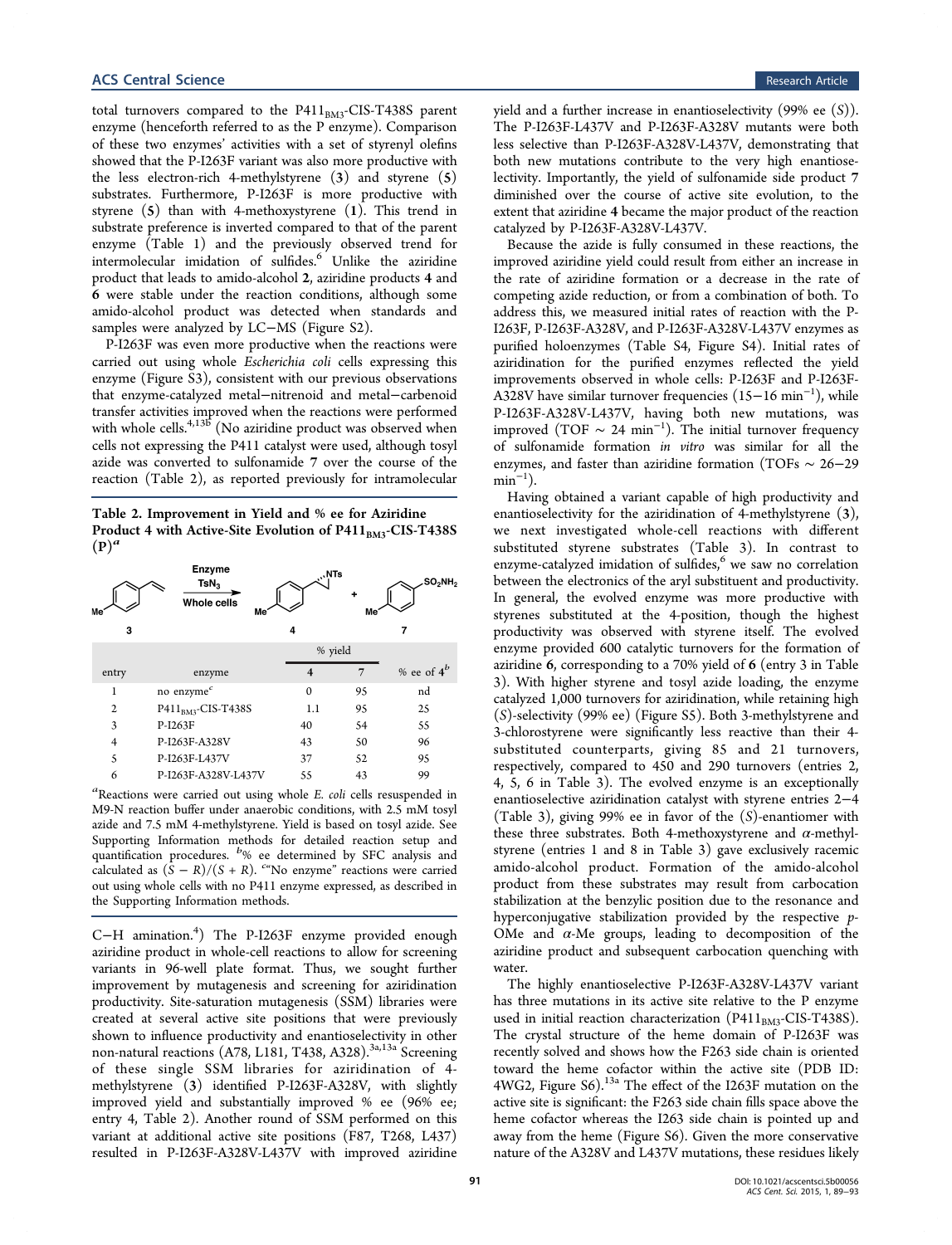<span id="page-3-0"></span>

| Table 3. Substrate Scope of Aziridination with P-I263F-   |
|-----------------------------------------------------------|
| A328V-L437V Showing Productivity and Selectivity for Each |
| Product"                                                  |

| Entry                   | Olefin   | Product                         | <b>TTN</b> | % yield     | $%$ ee $b$ |
|-------------------------|----------|---------------------------------|------------|-------------|------------|
| $\mathbf{1}$            | MeO      | ÒН<br><b>NHTs</b><br>MeO        | 390        | 47          | rac        |
| $\overline{\mathbf{c}}$ | Me       | NTs,<br>Me                      | 450        | 55          | 99         |
| 3                       |          | , NTs                           | 600        | 70          | 99         |
| $\overline{\mathbf{4}}$ | CI       | , NTs<br><b>CI</b>              | 290        | 36          | 99         |
| 5                       | CI       | NTs<br><b>CI</b>                | 21         | $\mathbf 2$ | 95         |
| 6                       | Me       | NTs,<br>Me                      | 85         | 10          | 95         |
| $\overline{7}$          | Me<br>Me | NTs<br>Me<br>Me                 | 130        | 15          | 81         |
| 8                       | Me       | HO <sub>Me</sub><br><b>NHTs</b> | 83         | 10          | rac        |
| 9                       |          | NTs                             | 53         | 6           | 84         |

a Reactions were carried out with whole cells expressing P-I263F-A328V-L437V under anaerobic conditions, with 2.5 mM tosyl azide and 7.5 mM olefin.  $b$ % ee determined as  $(S - R)/(S + R)$ . Absolute configurations were assigned based on analogy to 6. rac = racemic.

exert more subtle influences on active site structure, yet their impact on enantioselectivity is substantial (55% ee with P-I263F vs 99% ee with P-I263F-A328V-L437V, using 4 methylstyrene, Table [2\)](#page-2-0).

Beyond I263F, several other mutations in the distal heme environment are necessary for high aziridination activity. In particular, reversion of either T268A or F87V in P-I263F markedly reduces aziridination productivity (Table S2) and demonstrates some nonadditivity among the activating mutations (i.e., I263F is activating only in the context of T268A). Moreover, although previous work has highlighted the importance of modulating heme electronic properties to access non-natural reactivity,<sup>[4](#page-4-0),[13](#page-4-0)</sup> here we observe that strong gains in aziridination activity are brought about by mutations on the distal heme side, suggesting that their effect may be the result of improving substrate binding and orientation, a hallmark of enzyme catalysis that is notable for a new-to-nature reaction such as P450-catalyzed nitrene transfer.

We propose that aziridine formation begins with reduction of the iron(III) heme from gaining an electron from NADPH via the  $P450<sub>BM3</sub>$  reductase domain, analogous to the mechanism we proposed for enzyme-catalyzed sulfimidation.<sup>[6](#page-4-0)</sup> (Control experiments show that NADPH is not capable of reducing P-I263F in the absence of the reductase domain (Figure S7).) Reaction of tosyl azide with ferrous heme results in the formation of an iron nitrenoid species in the active site (formally in the +4 oxidation

state), which can be either intercepted by olefin to produce aziridine or reduced by a second electron transfer from the reductase to form an unreactive iron(III) sulfonamide complex. In the event that sulfonamide is formed, the iron(III) heme must then consume another reducing equivalent to return to the reactive ferrous state. Given the key role of the reductase in catalyzing azide reduction, it should also be possible to improve aziridine yields by decreasing the rate of electron transfer, thereby selectively slowing the rate of azide reduction. Electron transfer in  $P450<sub>BM3</sub>$  is well studied, and several amino acids have been identified to affect this process.<sup>[18](#page-4-0)</sup> We are currently exploring this additional route to enhancing the productivity of enzyme-catalyzed nitrene transfer reactions.

# ■ CONCLUSIONS

We report the first example of enzyme-catalyzed olefin aziridination. This challenging intermolecular reaction is catalyzed by a serine-ligated "P411" variant of cytochrome  $P450<sub>BM3</sub>$ . That the iron-heme cofactor has no measurable activity highlights the critical role of the protein in promoting this activity. Mutations in the enzyme active site resulted in a variant that exhibits significantly improved azide utilization compared to the parental enzyme and high (S)-selectivity (up to 99% ee). These results demonstrate the critical role of protein engineering in optimizing non-natural reactivity and suggest that the well-known plasticity of the P450 active site can be leveraged to target progressively more challenging nonnatural reactions.

This new aziridination biocatalyst is likely just one of many new catalysts that will be discovered when researchers start systematically exploring the new functions that existing enzymes can take on. $2$  Exploiting the catalytic promiscuity of natural enzymes combined with evolutionary optimization will enable us to greatly expand the reaction space of genetically encoded biocatalysts.

### ■ ASSOCIATED CONTENT

#### S Supporting Information

The following file is available free of charge on the [ACS](http://pubs.acs.org) [Publications website](http://pubs.acs.org) at DOI: [10.1021/acscentsci.5b00056.](http://pubs.acs.org/doi/abs/10.1021/acscentsci.5b00056)

Figures S1−S19, Tables S1−S4, and experimental procedures [\(PDF](http://pubs.acs.org/doi/suppl/10.1021/acscentsci.5b00056/suppl_file/oc5b00056_si_001.pdf))

# ■ AUTHOR INFORMATION

# Corresponding Author

\*E-mail: [frances@cheme.caltech.edu.](mailto:frances@cheme.caltech.edu)

### Author Contributions

† C.C.F. and R.K.Z.: equal contribution.

#### Notes

The authors declare no competing financial interest.

#### **ACKNOWLEDGMENTS**

We thank Dr. S. Virgil and the 3CS Catalysis Center at Caltech for assistance with HPLC, chiral HPLC, and LC−MS analysis. We thank Yufan Liang for assistance with chiral HPLC, and Hans Renata, Christopher Prier, and Sheel Dodani for helpful discussions. This work was supported by the Department of the Navy, Office of Naval Research (Grant N00014-11-0205), and the Jacobs Institute for Molecular Engineering for Medicine at Caltech. C.C.F and R.K.Z. are supported by NSF graduate research fellowships. T.K.H and J.A.M. are supported by